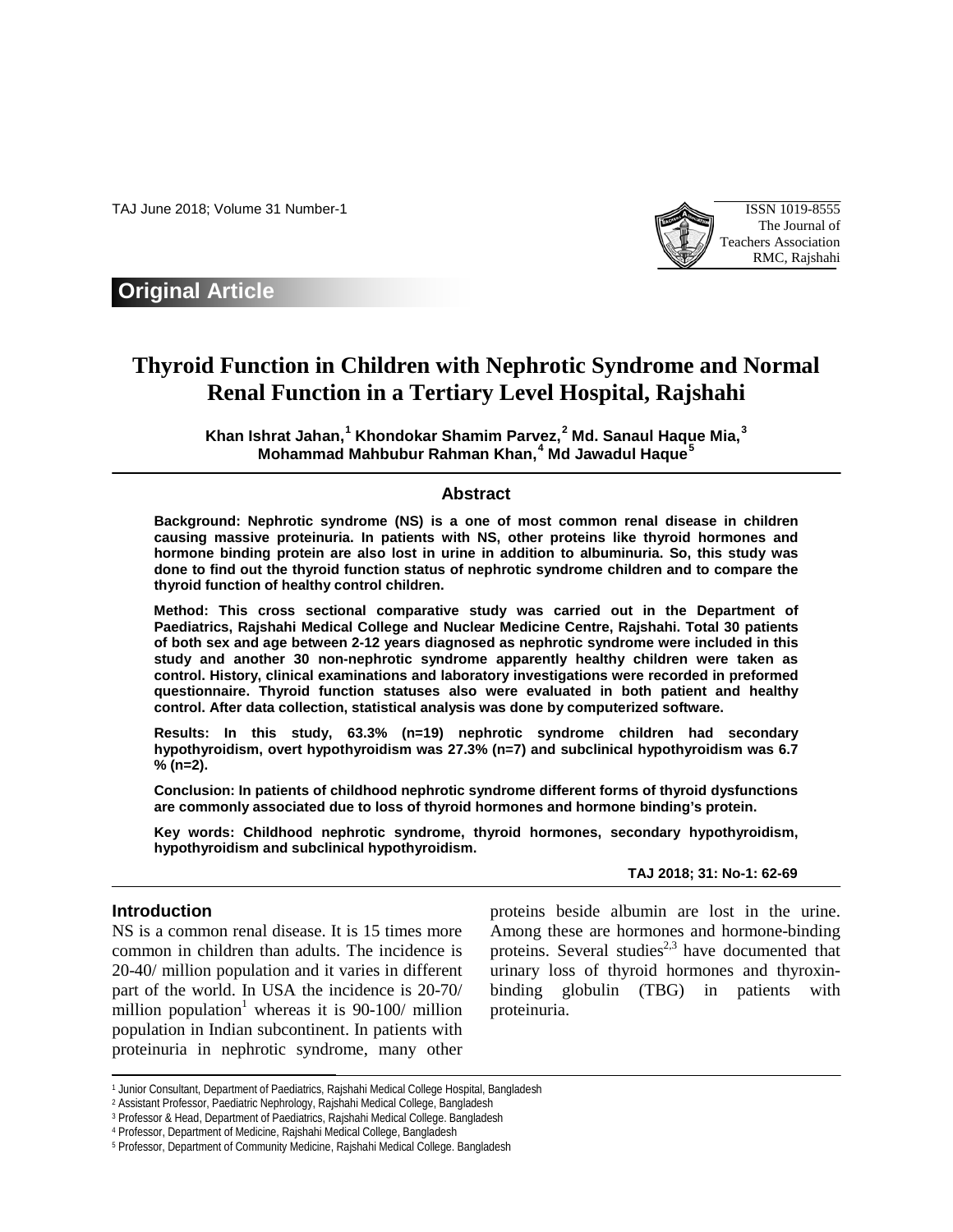In patients with the nephrotic syndrome, loss of thyroid hormones may lead to low free thyroid hormone levels unless production is increased under the influence of thyroid-stimulating hormone (TSH). Furthermore, loss of albumin and TBG may reduce the binding capacity for thyroid hormones, resulting in a decrease in total triiodothyronine (T3) and thyroxin (T4) concentrations.4 Thyroid hormone in the circulation is bound to proteins, mainly thyroid binding globulin, prealbumin and albumin. In different studies $4$  reported that nephrotic syndrome results in urinary loss of intermediate sized plasma proteins (40–200 kDa) and hormone binding proteins such as thyroxine binding globulin (TBG), transthyretin and albumin leading to reduction in thyroid hormones.<sup>4-5</sup>

Possibility of hypothyroidism in patients with nephrotic syndrome was reported 100 years above.5 However symptoms of hypothyroidism with increased Thyroid-Stimulating Hormone (TSH) in children with nephrotic syndrome were discovered about 30 years later.<sup>6</sup> In some study shows that existence of a hypothyroid state in some infants with NS; they recommended routine thyroid screening and early replacement therapy.<sup>7</sup> Mild hypothyroidism in children with untreated NS, partly because of losses of T4, T3, free T4, free T3 and TBG in the urine.<sup>8</sup> Nephrotic syndrome patients have an increased risk of subclinical hypothyroidism<sup>9</sup> specifically, TSH levels were higher in patients with proteinuric renal diseases when compared with controls.<sup>9,10</sup> Proteinuria results in loss of thyroid hormone stimulating TSH production $11$ . Mean value of serum T3 and T4 in children during nephrosis were within normal limit however mean value of thyroid stimulating hormone (TSH) was higher than normal level during nephrosis $12$  and also

concluded that nephrotic syndrome commonly have a state of mild or sub-clinical hypothyroidism during proteinuria although they are clinically euthyroid.

This study was done to find out the thyroid status of NS children and to compare the thyroid function of healthy control children.

## **Materials and Methods**

This was a cross sectional comparative study done in Department of Paediatrics, Rajshahi Medical College and Nuclear Medicine Centre, Rajshahi, during July 2014 to June 2016. Total 30 number of patients with childhood nephrotic syndrome who fulfill the inclusion and exclusion criteria were included as study subject of both sex and age between 2-12 yrs and another 30 non nephrotic syndrome apparently healthy children were be as control. Nephrotic syndrome was diagnosed according of to ISKDC criteria like oedema, urinary protein excretion $>1$  gm/m<sup>2</sup> body surface area/day, serum albumin  $>2.5$  gm/dl and serum cholesterol>220 mg/dl. Patients of secondary Nephrotic syndrome, renal failure, known case of thyroid disease and acute illness known to cause thyroid dysfunction are excluded from this study. After taken written consent from patient or legal guardian data were collected by history, clinical examinations and laboratory investigations. Thyroid function statuses were evaluated by measurement of  $S.T<sub>4</sub>, T<sub>3</sub>$  and TSH level in Nuclear medicine centre in Rajshahi. After collecting data statistical analysis were done by help of SPSS software program version 16.0. Descriptive analytical techniques including frequency distribution, computation percentage, mean, SD etc were used. Association between variables was conducted by using Chi-square, student T-test and Pearson's correlation coefficient test as applicable. P-value  $\langle 0.05 \rangle$  were be considered significant.

## **Results**

Total 30 number of patients with childhood nephrotic syndrome were included as study subject of both sex and age between 2-12 yrs and another 30 non nephrotic syndrome apparently healthy children were be as control. Table-I showed baseline characteristics of patients and controls. Table 1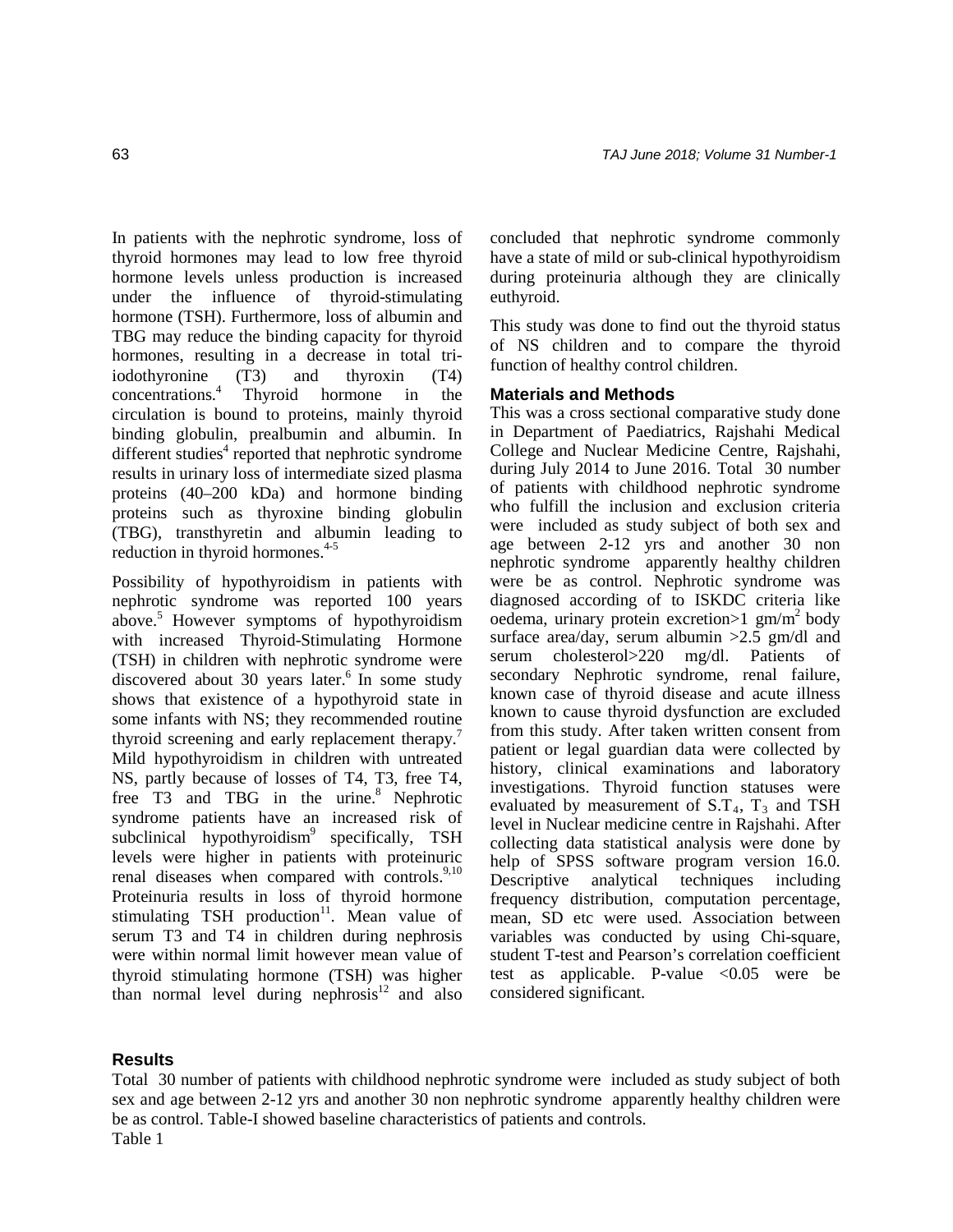| Baseline characteristics |                                         |              | Patient $(N=30)$  | Control $(N=30)$ |                   |
|--------------------------|-----------------------------------------|--------------|-------------------|------------------|-------------------|
|                          |                                         | $N(\%)$      | $Mean \pm SD$     | $N(\%)$          | $Mean+SD$         |
| Age (years)              | 2-5 years                               | $16(53.4\%)$ |                   | $18(60\%)$       | $5.85 \pm 2.91$   |
|                          | 6-9 years                               | $11(36.6\%)$ | $6.26 \pm 3.60$   | $10(33.4\%)$     |                   |
|                          | $10+$ years                             | $3(10\%)$    |                   | $2(6.6\%)$       |                   |
| <b>Sex</b>               | Male                                    | 21(70%)      |                   | $20(66.6\%)$     |                   |
|                          | Female                                  | $9(30\%)$    |                   | $10(33.4\%)$     |                   |
| <b>BMI</b>               | 5th-84th percentile<br>(Healthy weight) | 14 (46.7%)   |                   | $27(90.1\%)$     | $58.33 \pm 19.35$ |
|                          | 85th -94 th percentile<br>(Overweight)  | 8(26.7%)     | $78.50 \pm 17.62$ | 2(6.7%)          |                   |
|                          | $>95th$ + percentile<br>(Obese)         | 8(26.7%)     |                   | $1(3.3\%)$       |                   |

Here, mean  $(\pm SD)$  age of patients with NS was 6.26( $\pm 3.6$ ) years. Mean ( $\pm SD$ ) age of healthy control was 5.85(±2.91) years. Male female ratio was 2.3:1 in patients with NS and 2:1 among healthy control. Most of patients were either overweight (26.7%) or obese (26.7%) whereas most of our healthy control were healthy weight (90.1%).

Bar diagram showed that serum T4 was low in 26(86.6%) NS patients and normal in all healthy controls in figure -1.



Figure 1: serum T4

Serum T3 was low most of patients with NS (n 25, 83.3%) and normal in 5(16.7%) patients.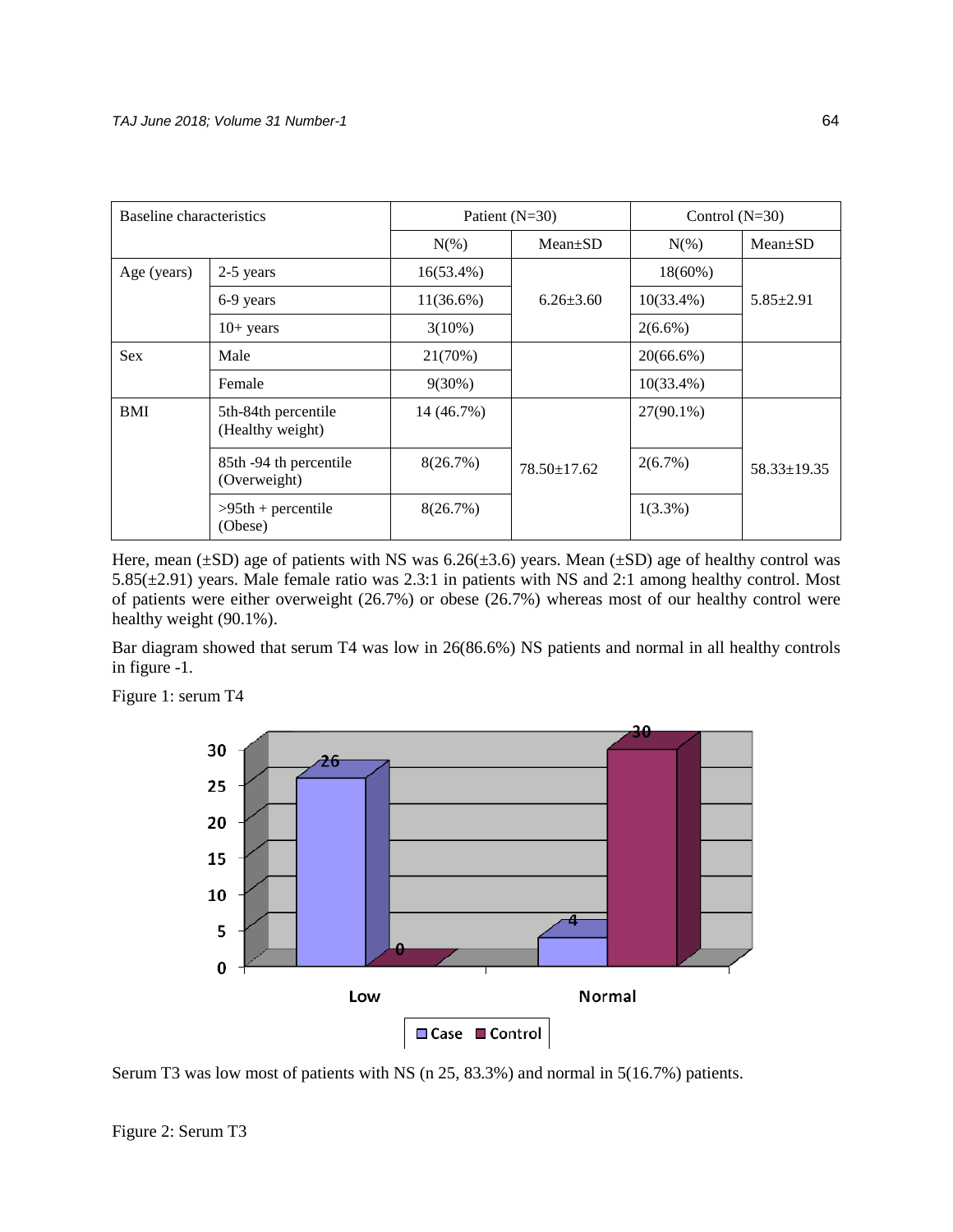

Figure 3: showing serum TSH in patient with NS and healthy control.

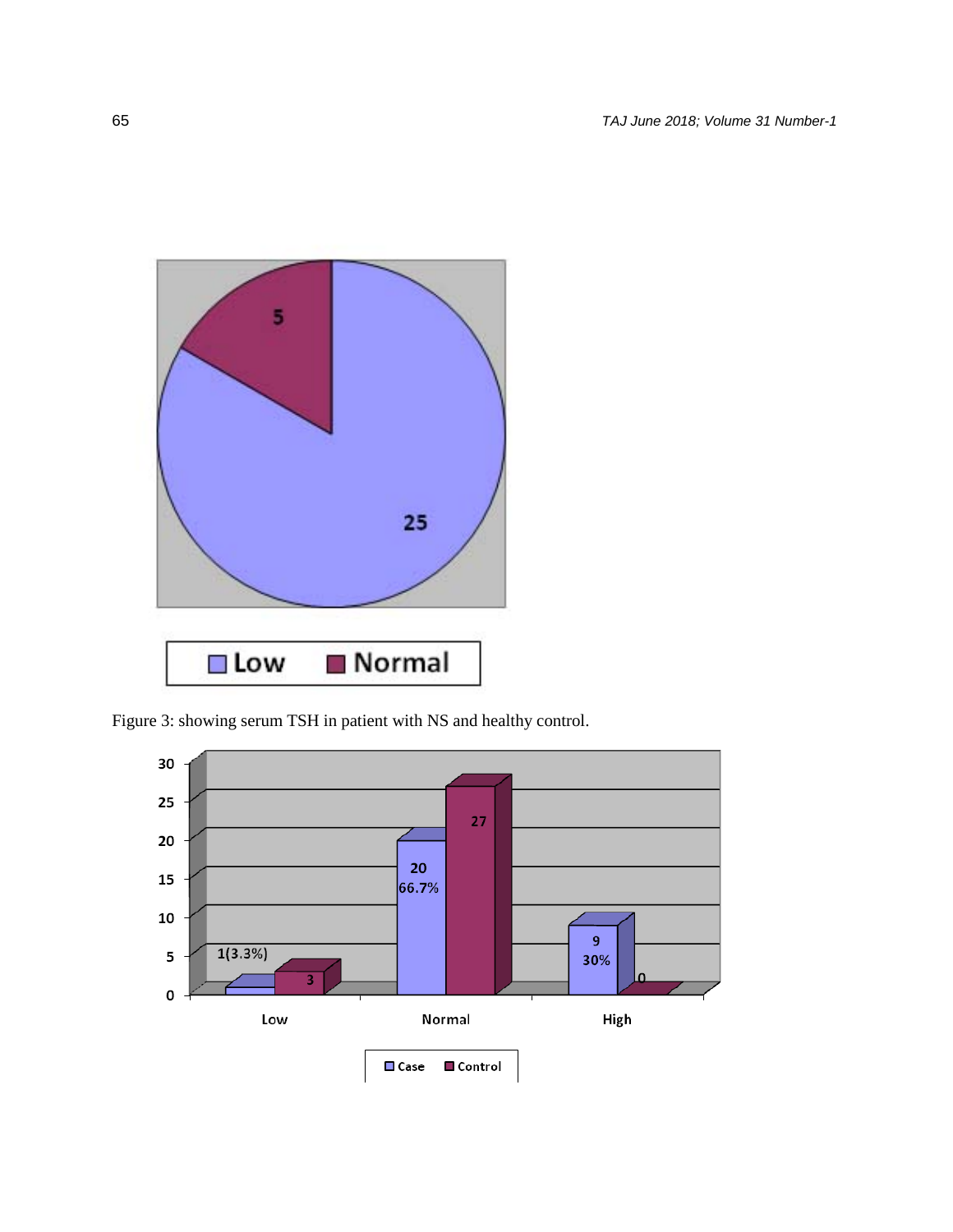Serum TSH was normal in20 (66.7%) number of nephrotic syndrome patients and high in 9 (30%) patients and 1 had low serum TSH. In healthy control 27(90%) had normal TSH and 3(10%) had low TSH.

| <b>Thyroid hormone levels</b> |                                |                                 | Patient (N=30) |                   | Control (N=30) |                 | t(p)                  |
|-------------------------------|--------------------------------|---------------------------------|----------------|-------------------|----------------|-----------------|-----------------------|
|                               |                                |                                 | $N(\%)$        | Mean±SD           | $N(\% )$       | Mean±SD         |                       |
| <b>T4</b><br>(mmol/L)         | $(2-3$ yrs)<br>$n=7$           | Low                             | 7(23.3%)       | $36.72 \pm 27.46$ | $00\,$         | $107 \pm 12.11$ | $-12.972$<br>(<0.001) |
|                               |                                | (< 88 )<br>Normal<br>$(88-174)$ | $00\,$         |                   | 7(23.3%)       |                 |                       |
|                               |                                | High<br>(<174)                  | $00\,$         |                   | $00\,$         |                 |                       |
|                               | $($ >3 yrs)<br>$n = 23$        | Low                             | 19(63.3%)      |                   | 00             |                 |                       |
|                               |                                | (< 71)                          |                |                   |                |                 |                       |
|                               |                                | Normal<br>$(71-165)$            | $4(13.2\%)$    |                   | 23(76.7%)      |                 |                       |
|                               |                                | High<br>(<165)                  | 00             |                   | 00             |                 |                       |
|                               | $(2-5$ yrs)<br>$n=16$          | Low<br>(<1.54)                  | 13(43.3%)      | $0.74 \pm 0.56$   | $00\,$         | $2.16 \pm 0.21$ | $-12.775$<br>(<0.001) |
|                               |                                | Normal<br>$(1.54 -$<br>4.0)     | $3(10.9\%)$    |                   | $18(60.0\%)$   |                 |                       |
|                               |                                | High<br>(<4.0)                  | $00\,$         |                   | $00\,$         |                 |                       |
| T <sub>3</sub><br>(nmol/L)    | $(55 \text{ yrs})$<br>$n = 14$ | Low<br>(<1.39)                  | $12(40.0\%)$   |                   | $00\,$         |                 |                       |
|                               |                                | Normal<br>$(1.39-$<br>3.7)      | 2(6.7%)        |                   | $12(40.0\%)$   |                 |                       |
|                               |                                | High<br>(<3.7)                  | $00\,$         |                   | $00\,$         |                 |                       |
| <b>TSH</b><br>$(\mu I U/L)$   |                                | Low                             | $1(3.3\%)$     | $5.87 \pm 4.89$   | $3(10.0\%)$    | $1.80 \pm 0.65$ | 4.572<br>(<0.001)     |
|                               |                                | (<0.7)                          |                |                   |                |                 |                       |
|                               |                                | Normal<br>$(0.7 - 6.4)$         | 20(66.7%)      |                   | 27(90.0%)      |                 |                       |
|                               |                                | High<br>(>6.4)                  | $9(30.0\%)$    |                   | $00\,$         |                 |                       |

Table 2: Comparison of serum T4, T3 and TSH between patients with NS and Healthy control

Among the cases most of the patients had low T4 (n 26, 86.6%), and normal T4 was 13.2% (n 4). In case of TSH most of the patients had normal TSH (n-20, 66.7%) and high in 30% (n 9) of NS patients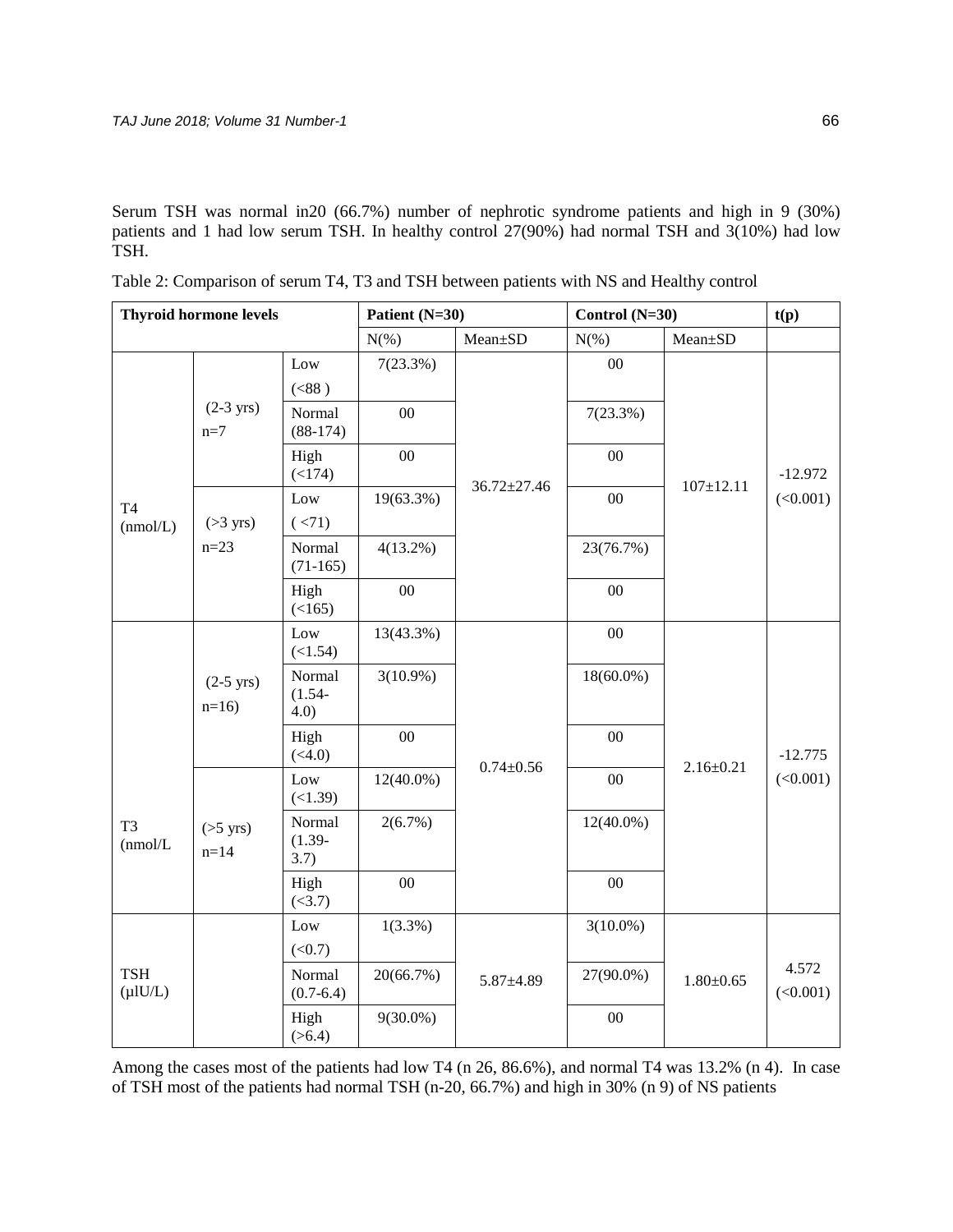

Figure 4: Thyroid status of NS patients (n-30)

Among the cases most of the patients had secondary hypothyroid (n 19, 63.3%), overt hypothyroid was (n 7, 23.3%). Other was subclinical hypothyroid (n 2, 6.7%), and normal thyroid status was 1 (3.3%).

## **Discussion**

In our study highest frequency (53.4%) of NS was observed in age  $\leq$  years. The mean  $(\pm SD)$  age was  $6.26 \pm 3.6$  years. Similar pattern of age distribution was observed in other studies.<sup>1,8,13</sup> More male children were suffering from NS than female children. Boys and girls ratio in this study was 2.3:1. Similarly boys predominance was observed also in other studies. $1,14,15$ 

Proteinuria is associated with urinary excretion of thyroid hormones and thyroxine binding globulin (TBG). Relatively more hypoalbuminemia was also noted among children.<sup>1,3,8,16</sup> Which is a universal finding. $3,3,18$  In some studies show that mean serum T4 & T3 to be significantly lower and TSH to be significantly high in children with NS

as compared to healthy subjects. $8,12$  After this study we have agreed upon the above findings but some degree of difference in observation was noted in other studies.<sup>3,8</sup> In this study serum  $T_3$ was low most of patients with NS (n 25, 83.3%), serum T4 was low in 26(86.6%) NS patients and Serum TSH was normal in most (66.7%, n 20) of the patients and high in 30% (n 9). Unlike others study a significantly higher proportion of secondary hypothyroidism in 19 (63.3%) patients was observed in this study, overt hypothyroidism was 7(23.3%) and subclinical hypothyroid was 2 (6.7%). Occurrence of overt hypothyroidism and subclinical hypothyroidism was also described by some studies<sup>3,8</sup> but at much lower frequency.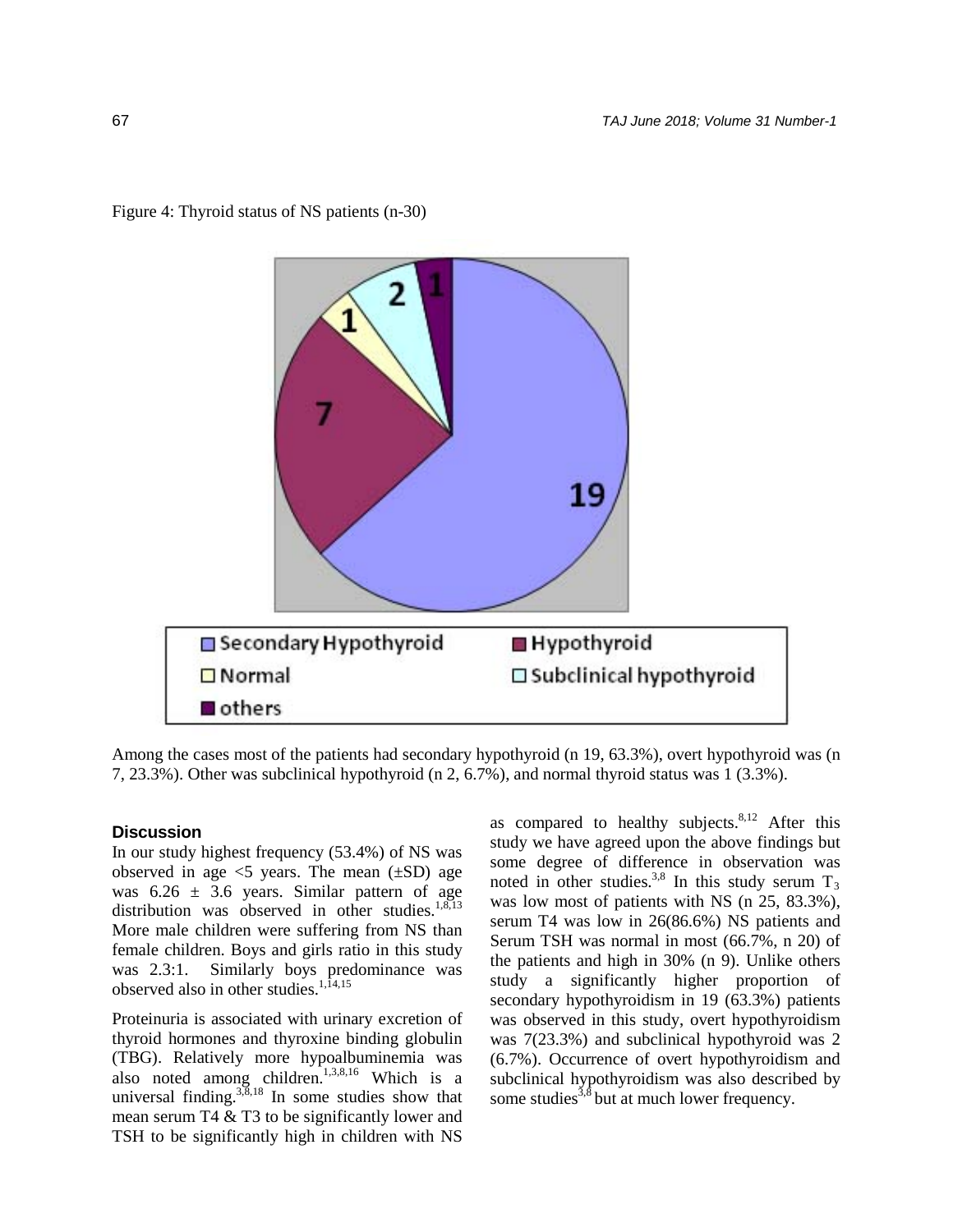Overt hypothyroidism associated with NS should always be treated because overt hypothyroidism is associated with cardiovascular morbidity and mortality. But, whether subclinical hypothyroidism associated with NS should to be treated or not with L-thyroxine remains unclear. In some prospectively studied<sup>13</sup> 35 children with NS who also had subclinical hypothyroidism (mean TSH=  $8.93\pm3.15$  µIU/ml) during nephrosis. They found that this thyroid dysfunction resolves after remission of NS (mean TSH=  $5.77\pm0.65$   $\mu$ IU/ml). So, we concluded that subclinical hypothyroidism state in NS is temporary and improves with remission<sup>13</sup> and no treatment is needed. On the contrary a trial of low dose L-thyroxine in 59 patient with primary NS and thyroid dysfunction small doses of L-thyroxine can influence remission of NS, in terms of shortening the course and improving the cure rate. $^{20}$ 

#### **Conclusion**

Different forms of thyroid dysfunctions are associated with nephrotic syndrome. In patients with nephrotic syndrome large amount of protein is lost in urine along with thyroid hormones and hormone binding proteins. This hormone loss may lead to low T4, T3 and sometimes high or normal TSH level. NS was found to be associated with secondary and overt hypothyroidism and sometimes subclinical hypothyroidism. Considering the result of this study and observations done by other researchers it can be concluded that nephrotic range proteinuria is associated with thyroid hormone loss in urine and this can lead to significant reduction in serum T4, T3 and associate with normal or significant increase in serum TSH. So patients with NS can associate with secondary hypothyroidism or even overt hypothyroidism.

#### **Recommendations**

1. High index of suspicion is required to identify hypothyroidism in patients with NS and should be screened for thyroid status if proteinuria is heavy and prolonged.

- 2. Further evaluation for causes of secondary hypothyroidism in nephrotic syndrome patients (pituitatry or hypothalamus or any immunological factors that can affect both kidney and pituitary or hypothalamus) should be done.
- 3. A large population based study can be performed to see whether thyroid hormone replacement has any influence on NS who have thyroid dysfunction as hypothyroidism.
- 4. Every NS patient should be screened for Secondary hypothyroidism.

## **Limitations of This Study**

It is a small scale cross sectional study. Other limitations of our study are patients and healthy controls are not screened for auto-immune thyroid disease (ie. Anti-TPO antibody) and FT4 & FT3 were not measured.

#### **References**

- 1 Chowdhury EUA, Huq MN, Jaigirdar MA, 2010. Pattern of Nephrotic Syndrome in Children Admitted in Bangladesh Medical College Hospital. Bangladesh Med Coll J, 15(2):67-73.
- 2 OkpechiI G, Rayner BL, 2010. Nephrotic Syndrome in Adult Black South African: HIV-Associated Nephropathy as the Main Culprit. Journal of National Medical Association, 102(12):1193-1197.
- 3 Afrasiabi MA, Vaziri ND, Gwinup G et al., 1979. Thyroid function studies in the nephrotic syndrome. Ann Int Med, 90:335-338.
- 4 Schussler GC. The thyroxine-binding proteins. Thyroid. 2000;10: 141–9.
- 5 Kaptein EM, Feinstein EI &Massry SG. Thyroid hormone metabolism in renal diseases. Contributions to Nephrology 1982 33 122–135.
- 6 Trouillier S, Delèvaux I, Rancé N, André M Voinchet H, Aumaître O, 2008. Nephrotic syndrome: don't forget to search for hypothyroidism. Rev Med Interne, 29 (2):139-144.
- 7 Mooraki A, Broumand B, Neekdoost F, Amirmokri P, Bastani B, 2003. Reversible acute renal failure associated with hypothyroidism: report of four cases with a brief review of literature. Nephrology, 8:57-60.